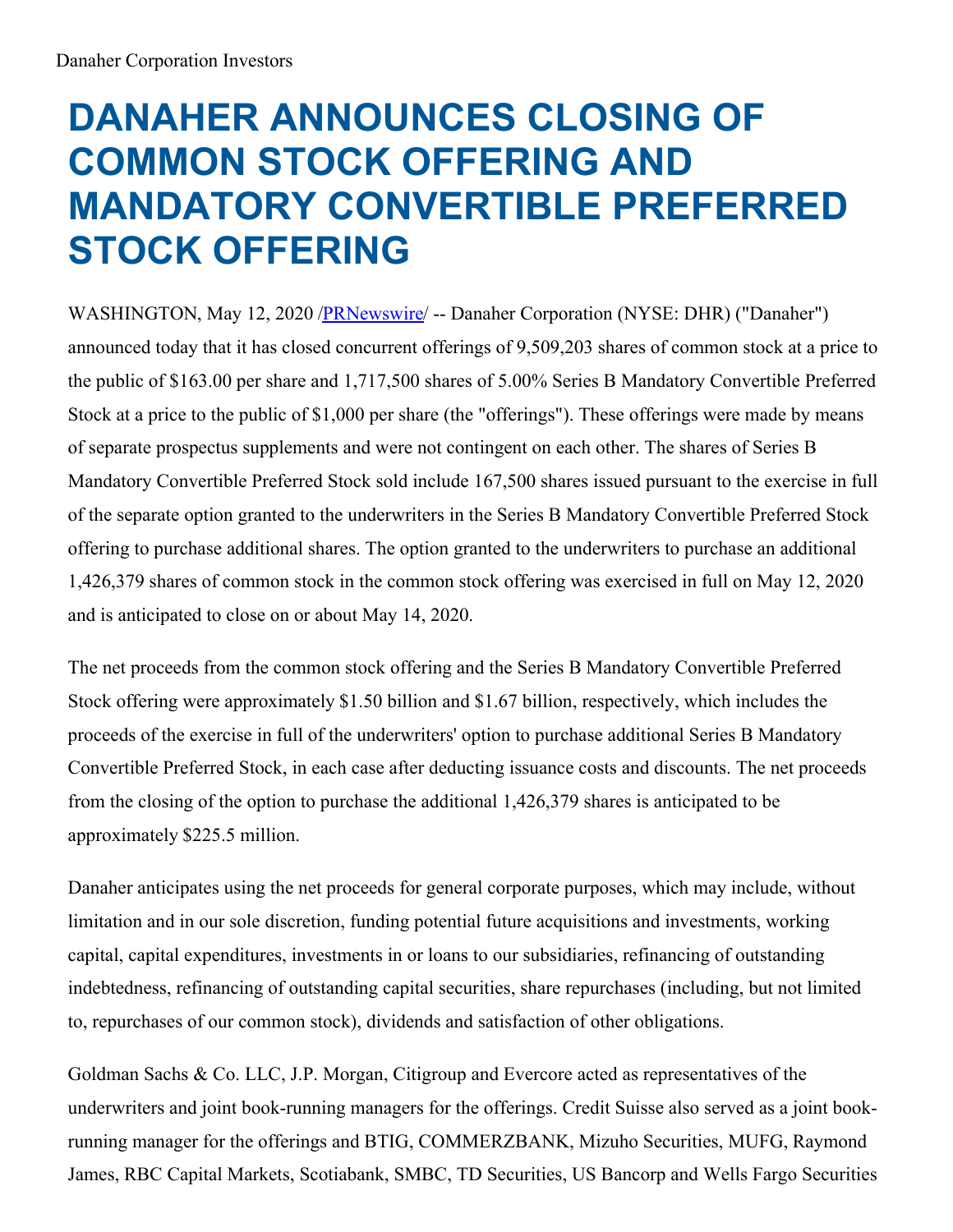served as co-managers for the offerings.

The offerings were made pursuant to an effective shelf registration statement on file with the U.S. Securities and Exchange Commission. Each offering was made only by means of a prospectus supplement relating to such offering and the accompanying base prospectus. An electronic copy of each prospectus supplement, together with the accompanying prospectus, is available on the SEC's website at [www.sec.gov](http://www.sec.gov). Alternatively, copies of each prospectus supplement and accompanying prospectus relating to either offering can be obtained by contacting: Goldman Sachs & Co. LLC, Attention: Prospectus Department, 200 West Street, New York, New York 10282, Telephone: 1-866-471-2526, Email: [prospectus-ny@ny.email.gs.com](mailto:prospectus-ny@ny.email.gs.com); J.P. Morgan Securities LLC, c/o Broadridge Financial Solutions, 1155 Long Island Avenue, Edgewood, New York 11717, Telephone: (866) 803-9204, Email: prospectuseq fi@jpmchase.com; Citigroup Global Markets Inc., c/o Broadridge Financial Solutions, 1155 Long Island Avenue, Edgewood, New York 11717, Telephone: 1-800-831-9146; and Evercore Group L.L.C., Attention: Equity Capital Markets, 55 East 52nd Street, 36th Floor, New York, NY 10055, Telephone: 888-474-0200, Email: [ecm.prospectus@evercore.com.](mailto:ecm.prospectus@evercore.com)

This press release shall not constitute an offer to sell, or the solicitation of an offer to buy, the common stock, the Series B Mandatory Convertible Preferred Stock or any other securities, nor shall there be any offer, solicitation or sale of any security mentioned in this press release in any state or jurisdiction in which such offer, solicitation or sale would be unlawful prior to registration or qualification under the securities laws of any such state or jurisdiction.

## **ABOUT DANAHER**

Danaher is a global science and technology innovator committed to helping its customers solve complex challenges and improving quality of life around the world. Its family of world class brands has leadership positions in the demanding and attractive health care, environmental and applied end-markets. With more than 20 operating companies, Danaher's globally diverse team of approximately 67,000 associates is united by a common culture and operating system, the Danaher Business System, and its Shared Purpose, *Helping Realize Life's Potential*.

## **FORWARD-LOOKING STATEMENTS**

Statements in this release that are not strictly historical, including the anticipated use of proceeds and any other statements regarding events or developments that we believe or anticipate will or may occur in the future, may be "forward-looking statements" within the meaning of the federal securities laws. There are a